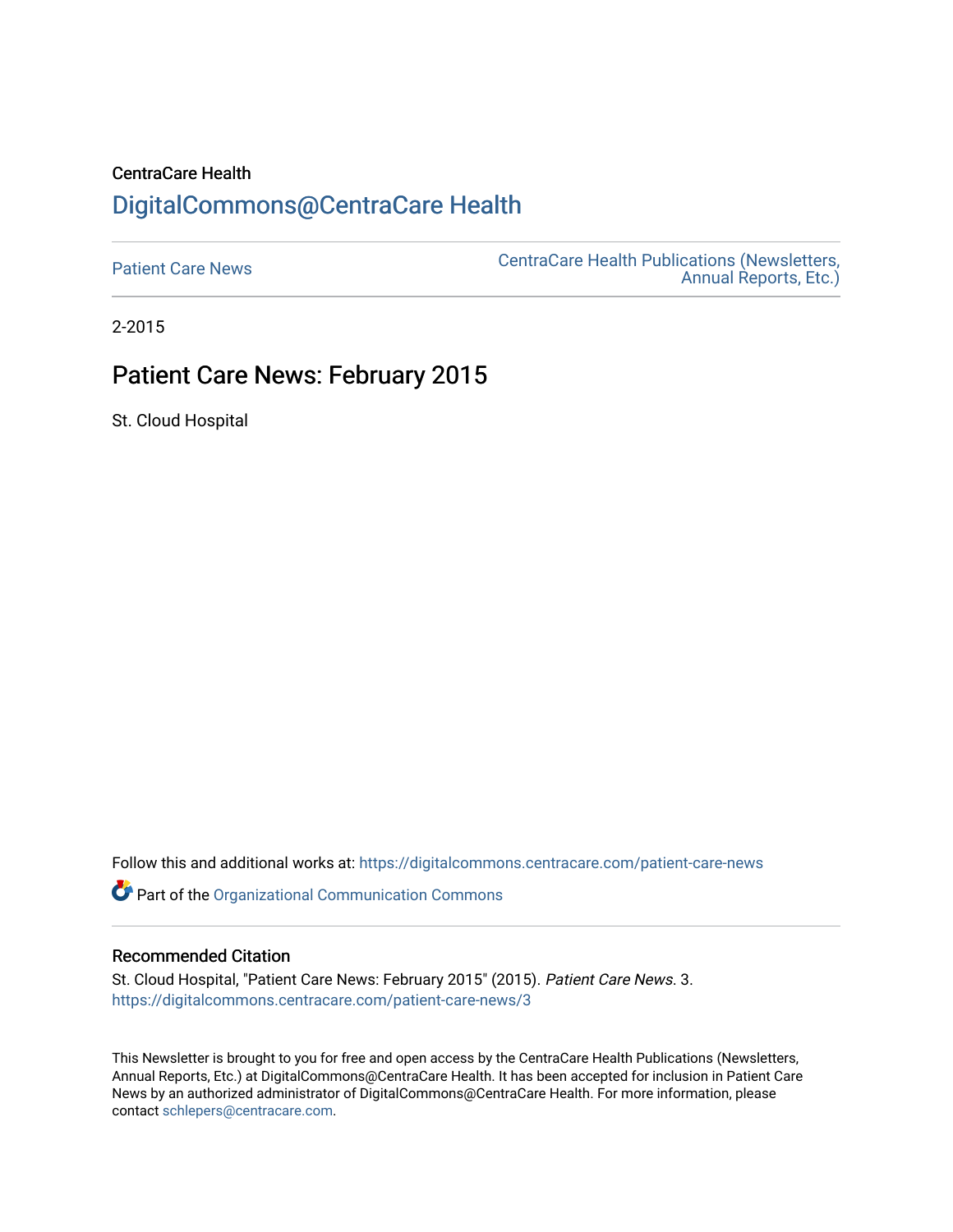

### Principles of Cultural Competence

*Sponsored by the Cultural Competence and Communication Committee* 

The following is a series of articles to raise awareness and knowledge of cultural competence. Although it is taken from a nursing reference, it has meaning for any healthcare giver.

#### **PART 2 OF 10:**

#### **Why Culturally Competent Care?**

In recent years, life expectancy has increased and overall health has improved for most Americans. But not all Americans are benefiting equally. Non-dominant racial and ethnic groups experience unequal burdens of disease and death. Some of the potential reasons associated with these disparities include unequal treatment, stereotyping, language barriers, limited health literacy, and patient/provider miscommunication (Institute of Medicine, 2002).

Nurses need to be sensitive to these sociocultural factors and assess opportunities that can result in positive changes for their minority and underserved patients. Nurses play a very important role in the health care delivery system since they spend more time in direct patient care than other groups of health professionals and have a unique opportunity to improve access to care, quality of care, and health care outcomes for patients, especially those subject to racial and ethnic health disparities.

Increasingly diverse racial, ethnic, and sociocultural backgrounds of patients, colleagues, and staff may present challenges to you as you strive to provide quality care. Cultural and language differences may engender misunderstanding, a lack of compliance, or other factors that negatively influence clinical situations and impact patient health outcomes. Cultural competence is a set of behaviors, attitudes, and skills that enables nurses to work effectively in cross-cultural situations (OMH Web site, 2005).

Taken from: *Culturally Competent Nursing Care: A Cornerstone of Caring*. (2013). Office of Minority Health. U.S. Department of Health & Human Services.

### Nominate a Nurse for the Daisy Award

St. Cloud Hospital is proud to recognize its extraordinary nurses with The DAISY Award, a national award that honors the compassionate care and clinical excellence our nurses bring to their patients every day. Each year, 12 nurses are selected for the DAISY Award. Winners will be honored during Nurses Week in May.



You may nominate a nurse for the DAISY Award by filling out a nomination form found on CentraNet under Employee Resources > Recognition > St. Cloud Hospital Awards >DAISY Award.

| Inside this issue:                                        |   |
|-----------------------------------------------------------|---|
| Understanding the Urology<br><b>Tech Role</b>             | 2 |
| <b>ART Calls</b>                                          | 2 |
| Reminders from the Staffing<br>Office                     | 3 |
| Upcoming Education and<br><b>Professional Development</b> | З |

| <b>Clinical Ladder Status</b>      |
|------------------------------------|
| Congratulations on your attainment |
| and/or maintenance of:             |

| Level IV:  |                                               |
|------------|-----------------------------------------------|
| Level III: | Wanda Rathbun, RNCardiovascular Thoracic Unit |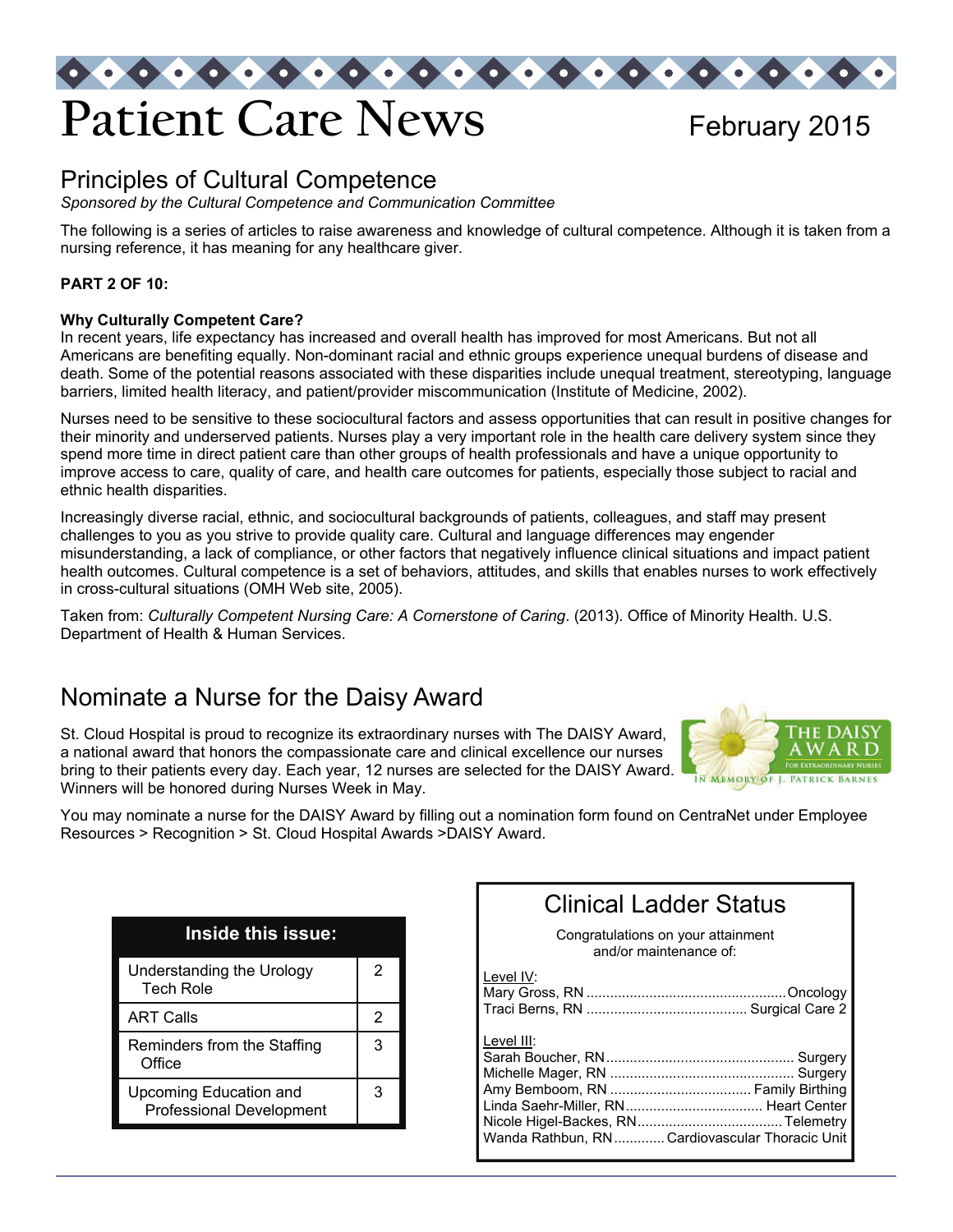

**February 2015** 

# Understanding the Urology Tech Role

*Barb Scheiber, Director of Patient Care Support* 

There's a lot of history with this position. Some things have changed over the years so it's a good time to clarify a few things. Years ago, this position was called the House Orderly. The orderly was called for heavy lifting and for all male urinary caths. In those days, there were 3-4 on duty each shift. Today the Urology Tech role is not the person to call to do a "heavy" lift. They are held to the same lifting restrictions as any other staff member. When lifting demands exceed 35lbs/person, lifting devices and equipment are to be used. There are many more male RNs/LPNs on each unit contrary to the all female staff of years ago. Currently, we staff only two Urology Techs from 8:30am -12 midnight and one from midnight - 8:30am. They are here to support you but can only stretch so far. Below is a summary of things they do on a routine basis:

- Urinary Procedures: The Urology Techs (UTs) are not a male cath team. Just as female nurses cath female patients, a male nurse would cath male patients. If there are special circumstances, such as the patient requires a certain type of catheter (i.e. coude), or additional problem-solving beyond routine cathing, the UT should be called. If a male nurse is inexperienced and needs assistance, this is also a reason to call the UT. Bladder scans are done by the UTs on units that do not have their own scanner or when staff needs assistance to validate a reading. Urology Techs also attend to other urological needs such as manual irrigations to control bleeding and provide education for leg bags upon discharge.
- Orthopedic care: While orders to apply traction are infrequent, the UTs do this across the house. They also set up overhead bed frames and apply bed extenders. Currently there is a limited supply of bed extenders house wide, so these are usually reserved for patients who are 6' 4" or taller. We are moving toward all Hill Room beds which have built in extenders. Eventually the issue of rationing will go away.
- Equipment Resources: The UTs are familiar with various types of lifting devices and also assist with setting up bari beds. They have access to the Hoverjack which can raise a person lying on the floor to the height of a cart for easy transport. UTs have access to bed storage for replacement beds. Please be sure to label malfunctioning beds and indicate what doesn't work as this saves Maintenance time diagnosing the problem.
- Response to Codes: UTs apply the Lucas device at Code Blues. They're part of the BERT response for behavioral issues and have a specific role in other codes as well. Codes are their top priority so any calls during this time will likely result in a delayed response. Please refrain from calling shortly after a code call.
- Post Mortem Care: UTs assist funeral directors at the unit level or in the morgue. They also assist the Minnesota Lions Eye Bank with eye donations and provide transport to and from the OR for organ and tissue donations.
- Pacer Checks: Recently, the UTs were trained to interrogate pacers on units that relied on a company rep to come here which sometimes took 2-3 hours. Units other than ETC, Med 2/MPCU and Tele now call the UT. Please keep in mind, the response time could take a while but it is still faster than waiting for a rep to travel here.
- Male Body Searches: If there is no male staff person available on a unit, or anytime there is a privacy concern for a male patient, the UT can be called to assist.

In summary, we ask that you utilize the Urology Techs for things that require their special skills versus routine cares. Thank you for your help and understanding!

## ART Calls

*Melissa Fradette MSN, RN, CCRN Nurse Clinician, ICU* 

The Acute Response Team (ART) is a resource available to help with evaluation and provide interventions for patients whose condition is changing, particularly deterioration. The ART Team consists of an ICU RN and Respiratory Therapist (RT) who bring critical care expertise to the patient and the staff caring for them; a "second pair of eyes". The patient's nurse retains the primary responsibility for the patient along with the attending physician. The ICU RN/RT can make recommendations based on their assessment and vital sign findings. The physician/provider must be kept informed of any patient condition changes and should be contacted prior or simultaneous to an ART call. The physician/provider will provide direction to the patient's nurse/ART team for interventions to implement.